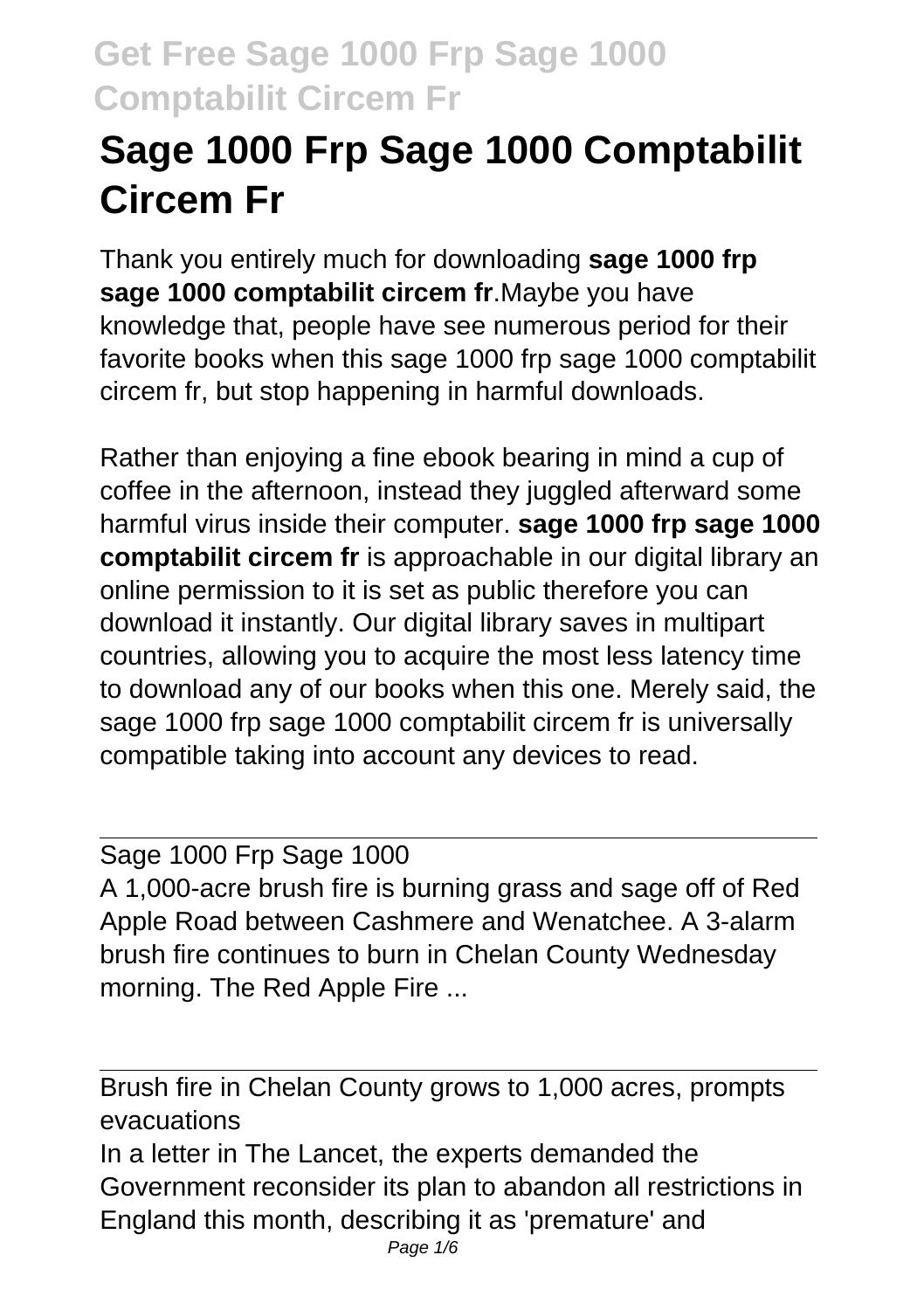'unethical'.

Unlocking on July 19 is a 'dangerous and unethical experiment', warn 122 scientists and doctors including high profile SAGE members — as NHS already starts cancelling ... Latest updates: prime minister holds news conference after health secretary confirms he would take action if infections get worse than expected ...

UK Covid live: Johnson holds press briefing as Sage says hospitalisations could hit at least 1,000 per day Members of the government scientific advisory committee SAGE summarised the latest modelling ... but likely to reach at least 1,000 a day, depending on the speed of changes following lockdown ...

COVID-19: SAGE scientists urge government to put contingency plans in place for rising hospital admissions Four security vulnerabilities have been uncovered in the Sage X3 enterprise resource planning (ERP) product, two of which could be chained together as part of an attack sequence to enable adversaries ...

Critical Flaws Reported in Sage X3 Enterprise Management Software

A SAGE expert has warned that hospitals are now seeing more young people suffering with lung scarring and kidney disease as a result of Covid. Professor Calum Semple, a member of the Scientific ...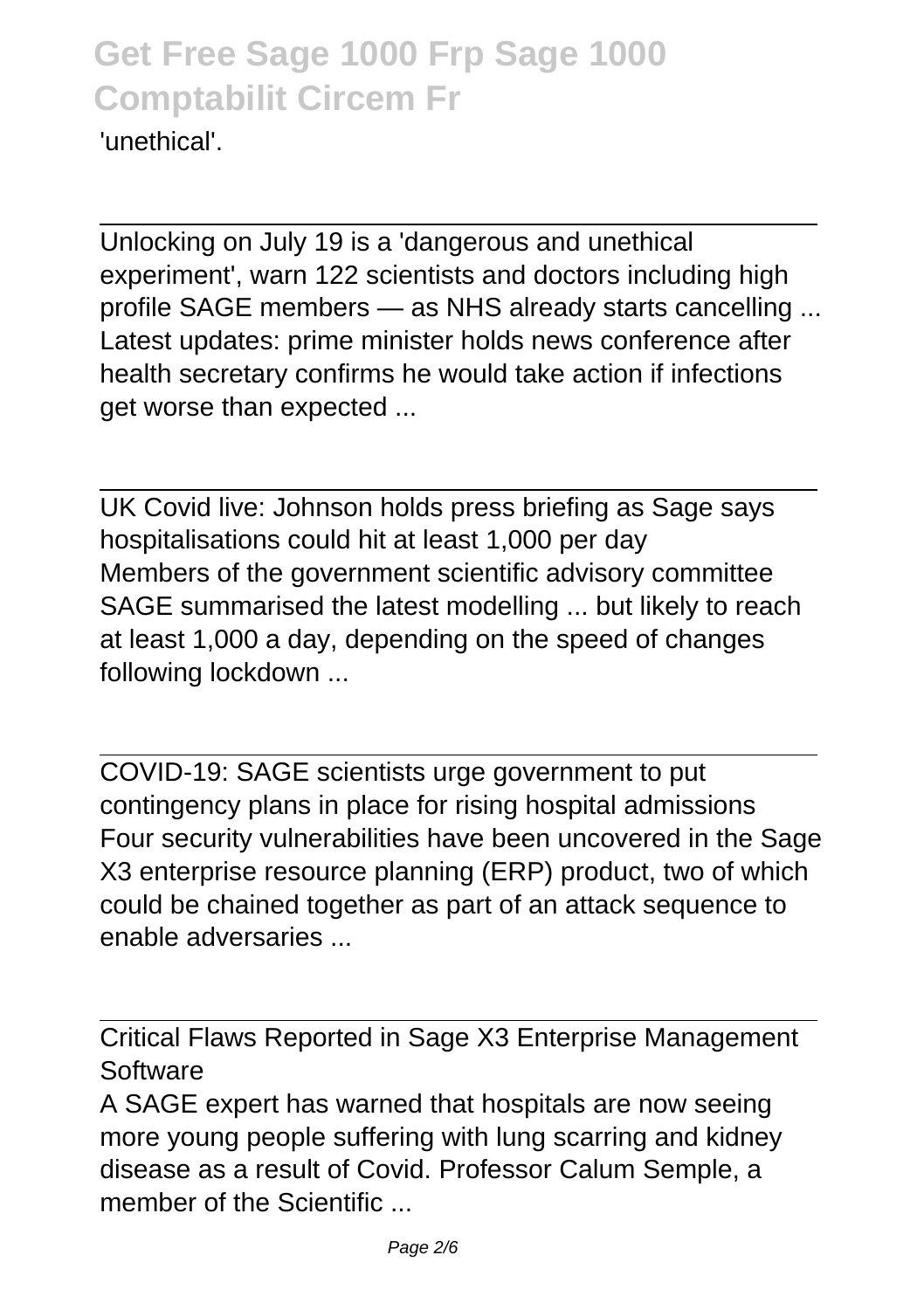SAGE scientist warns of Covid side effect in young people THE third Covid peak will hit the young just weeks after Freedom Day, experts have warned. Sage experts urged the Government to be ready to slam on the brakes on lockdown if cases rocket and ...

Third Covid peak that could see 200 daily deaths still weeks away as Sage warns Govt may have to REVERSE lockdown easing Scientists argue that if people revert to normal pre-pandemic

behaviour all at once on July 19, then there will be a big wave of infection.

Covid-19 peak 'could lead to 1,000 to 2,000 hospital admissions per day' FREEDOM Day could still spark a third wave of hospitalisations higher than the second peak, Sage documents have warned. And it largely comes down to how much people voluntarily stick with measures ...

Easing lockdown on July 19 could see third wave of hospitalisations HIGHER than second peak, Sage warns For a start, there's a powerful 1000 watt motor and Sage's Kinetix blending action, which is said to blend up to 42% finer than rivals. How they worked that out, we don't know, but it does give ...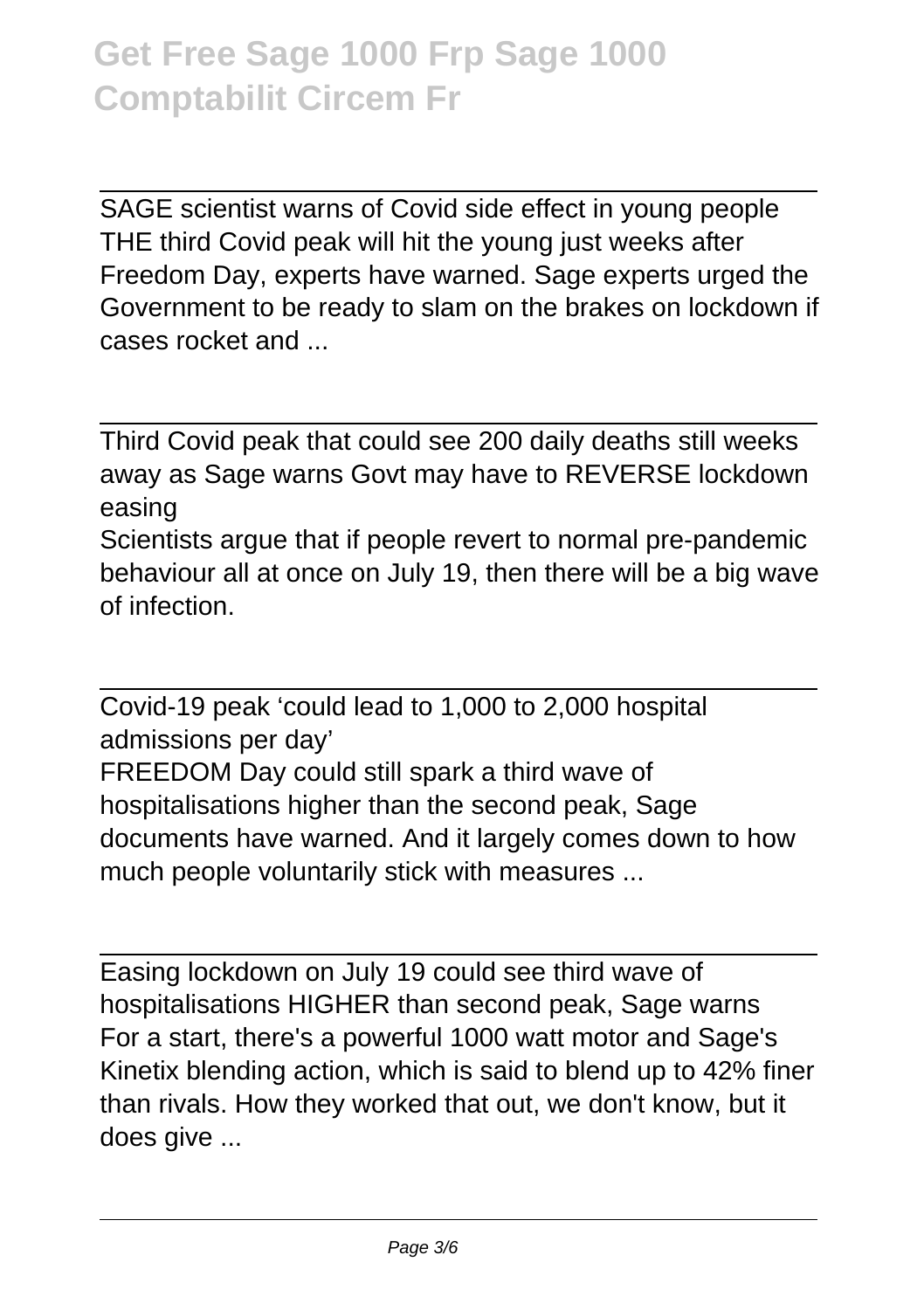Best protein shake blender 2021: get your nutrition on the go The number of Covid hospital admissions is set to hit "at least" 1,000 a day and could rise above the previous record, scientists advising the government have warned. Boris Johnson will lift almost ...

Covid Hospitalisations Likely To Hit 'At Least' 1,000 A Day, Warn Sage Experts

The number of daily infections in this latest wave is not expected to peak before mid-August, according to papers newly released by the Scientific Advisory Group for Emergencies (SAGE).

COVID-19: Hospital admissions could peak at 1,000 to 2,000 a day in England during third wave, scientists believe Massachusetts homeowners, for example, can take a tax credit of \$1,000 or 15% of the cost (whichever ... Cost: An average \$2.81 per watt, according to EnergySage. Many homeowners install a ...

Smart Ways to Cut Your Utility Bills Indeed, a 2018 study by Sage suggested that SMEs save 2.3 days per month by using ... This is slightly technical, but you're limited to 1,000 ledger entries (this includes all invoices, purchases and ...

Best free accounting software for small businesses in 2021 Throughout the pandemic, whenever we have dared to hope normal life might soon return our hopes have been dashed by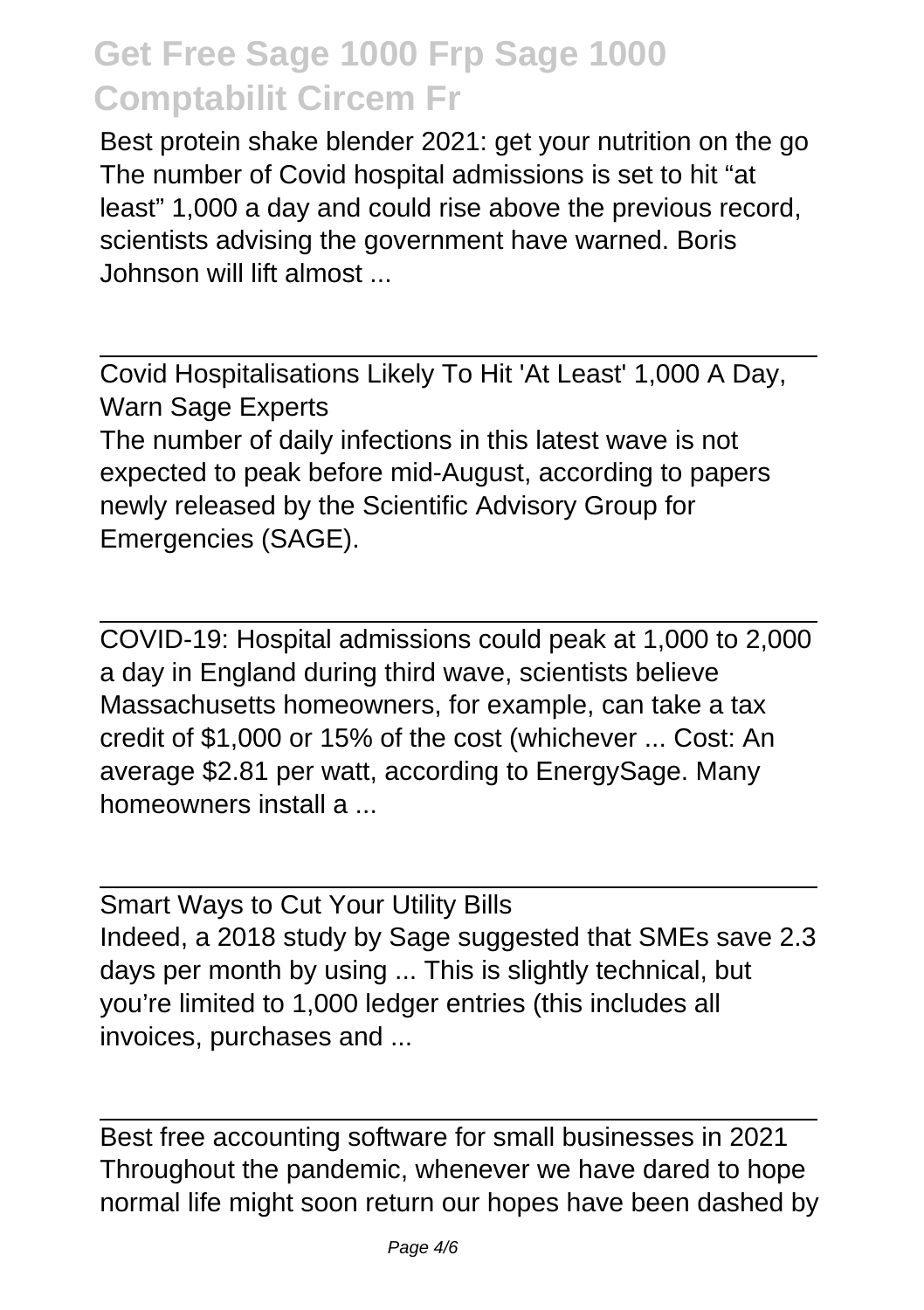some terrifying new graph or yet another doom-laden claim from Sage, the ...

ROSS CLARK: Deathly forecasts that just never added up The peak of the third wave of Covid infection across England is not expected before mid-August and could lead to 1,000 to 2,000 hospital admissions per day, Government scientists believe. Experts are ...

There could be 200 deaths a day as Covid peaks in August, says SAGE Ministers have reportedly been privy to mathematical modelling from the advisory panel that suggests cases will peak in August and Sage also says ... Just one in 1,000 patients are now expected ...

Ministers 'are told to brace for up to 2MILLION Covid cases over the next few weeks' after 'Freedom Day' on July 19 - but SAGE advisers believe infections may start to tail off ... Here are the key points. Sage says hospital admissions are likely to reach at least 1,000 per day in the summer following the lifting of most remaining Covid restrictions for England. It says ...

UK Covid live: Johnson holds press briefing as Sage says hospitalisations could hit at least 1,000 per day he peak of the third wave of Covid infection across England is not expected before mid-August and could lead to 1,000 to 2,000 hospital ... Group for Emergencies (Sage) concluded